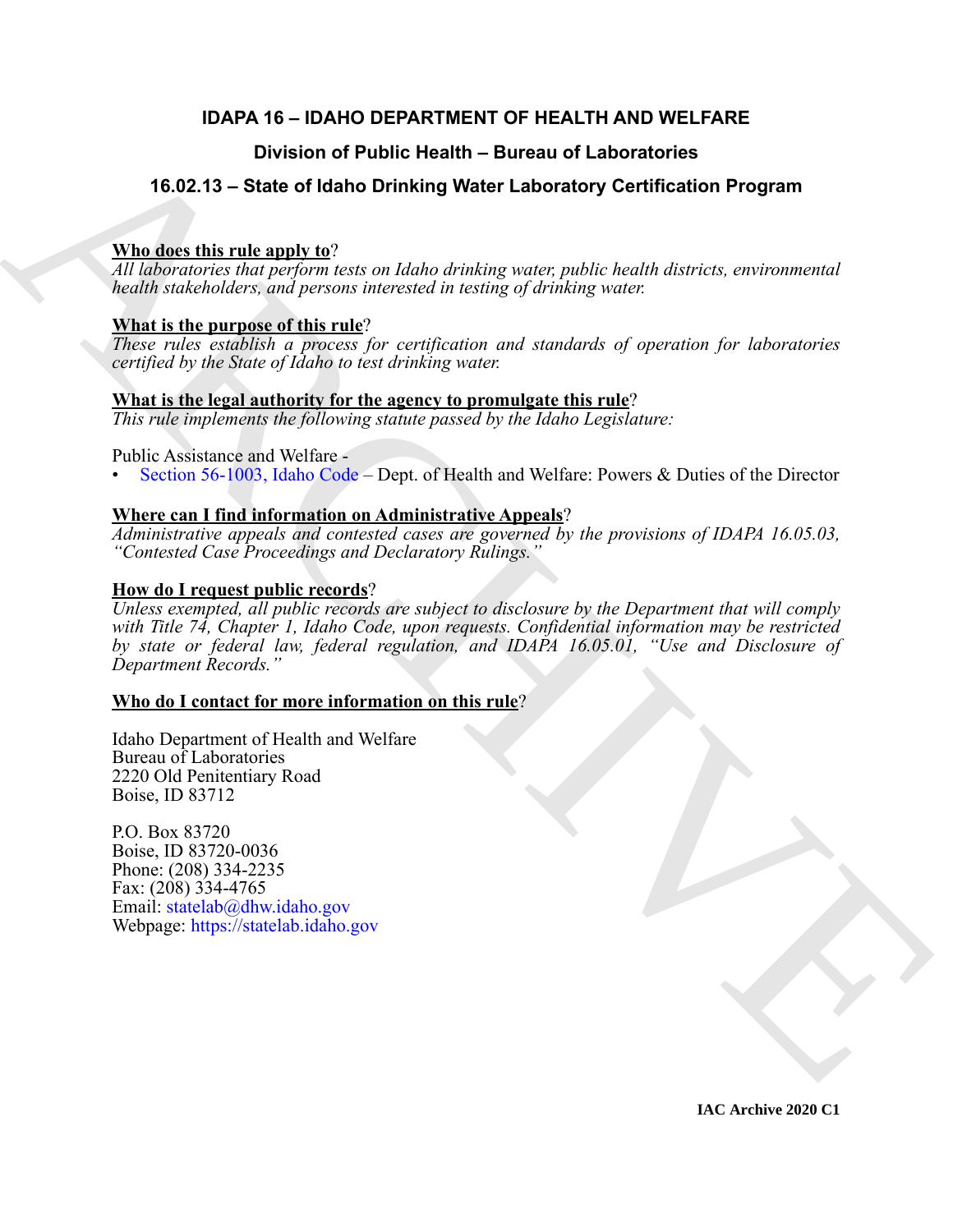# **Table of Contents**

| 16.02.13 – State of Idaho Drinking Water Laboratory Certification Program                       |  |
|-------------------------------------------------------------------------------------------------|--|
|                                                                                                 |  |
|                                                                                                 |  |
|                                                                                                 |  |
|                                                                                                 |  |
|                                                                                                 |  |
|                                                                                                 |  |
| <b>REQUIREMENTS FOR CERTIFICATION OF DRINKING WATER LABORATORIES</b>                            |  |
|                                                                                                 |  |
|                                                                                                 |  |
|                                                                                                 |  |
|                                                                                                 |  |
|                                                                                                 |  |
|                                                                                                 |  |
|                                                                                                 |  |
|                                                                                                 |  |
|                                                                                                 |  |
| 130. Reporting, Notification, And Distribution Of Laboratory Results.  8                        |  |
|                                                                                                 |  |
|                                                                                                 |  |
|                                                                                                 |  |
|                                                                                                 |  |
|                                                                                                 |  |
| REQUIREMENTS FOR DRINKING WATER LABORATORIES TO MAINTAIN,<br>DOWNGRADE, OR REVOKE CERTIFICATION |  |
|                                                                                                 |  |
|                                                                                                 |  |
| 210. Criteria And Procedures For Downgrading                                                    |  |
|                                                                                                 |  |
| the contract of the contract of the contract of the contract of the contract of                 |  |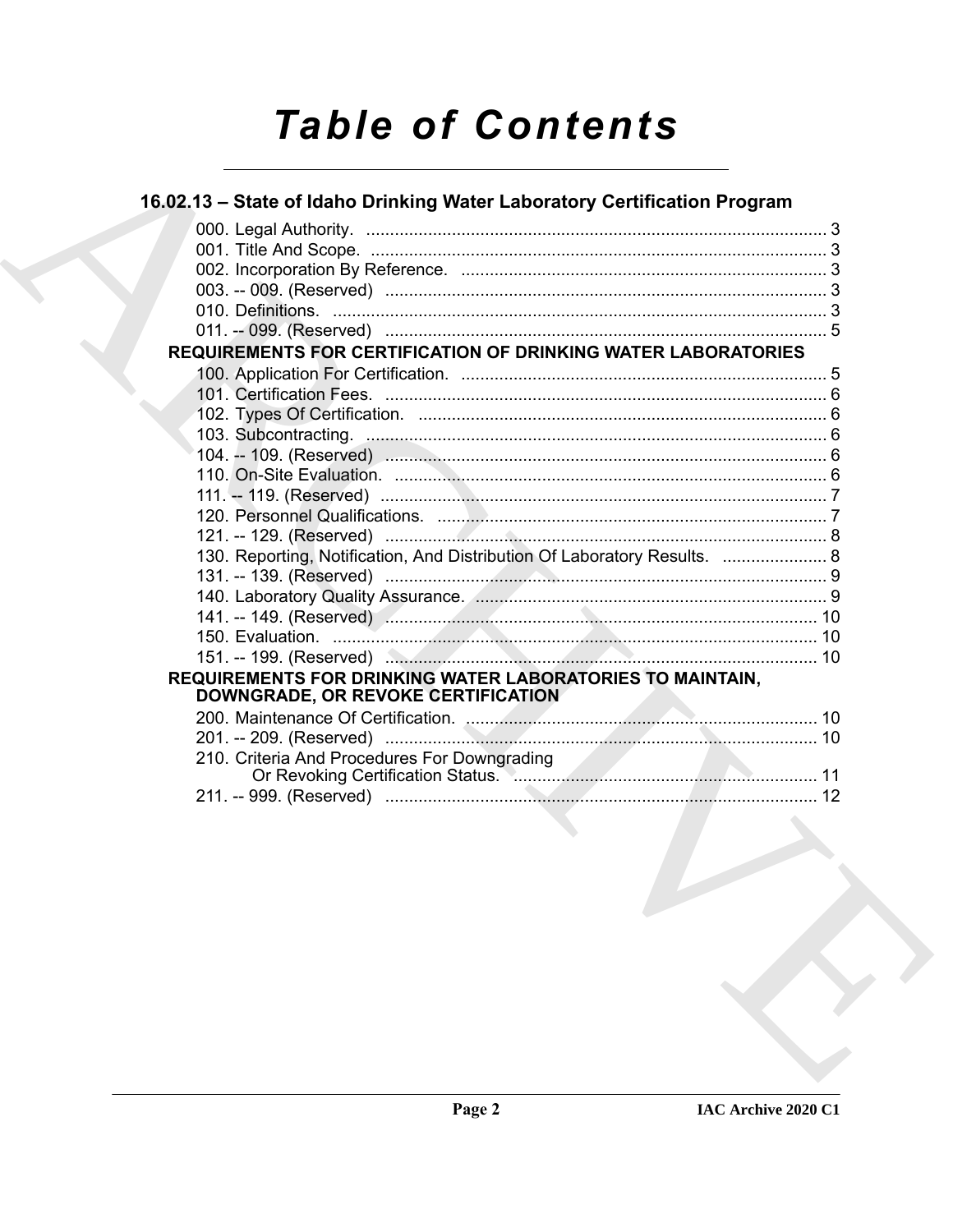#### <span id="page-2-9"></span><span id="page-2-0"></span>**16.02.13 – STATE OF IDAHO DRINKING WATER LABORATORY CERTIFICATION PROGRAM**

#### <span id="page-2-1"></span>**000. LEGAL AUTHORITY.**

#### <span id="page-2-10"></span><span id="page-2-2"></span>**001. TITLE AND SCOPE.**

#### <span id="page-2-8"></span><span id="page-2-3"></span>**002. INCORPORATION BY REFERENCE.**

|               |                                   | Under Section 56-1003, Idaho Code, the Idaho Legislature has delegated to the Board of Health and Welfare the<br>authority to set standards for laboratories in the State of Idaho. Under Section 56-1007, Idaho Code, the Department<br>is authorized to charge and collect fees for services rendered by the Department.                                                                                                                                                    | $(3-20-20)T$ |
|---------------|-----------------------------------|-------------------------------------------------------------------------------------------------------------------------------------------------------------------------------------------------------------------------------------------------------------------------------------------------------------------------------------------------------------------------------------------------------------------------------------------------------------------------------|--------------|
| 001.          |                                   | TITLE AND SCOPE.                                                                                                                                                                                                                                                                                                                                                                                                                                                              |              |
|               | 01.<br>Certification Program."    | Title. These rules are titled IDAPA 16.02.13, "State of Idaho Drinking Water Laboratory                                                                                                                                                                                                                                                                                                                                                                                       | $(3-20-20)T$ |
|               | 02.                               | Scope. These rules establish a process for certification and standards of operation for laboratories<br>certified by the State of Idaho to test drinking water.                                                                                                                                                                                                                                                                                                               | $(3-20-20)T$ |
| 002.          |                                   | <b>INCORPORATION BY REFERENCE.</b>                                                                                                                                                                                                                                                                                                                                                                                                                                            |              |
|               | 01.<br>incorporated by reference: | Selected Sections from the Code of Federal Regulations, Title 40, Part 141 -- National<br>Primary Drinking Water Regulations, July 1, 2010 Edition. 40 CFR 141 and 143 may be accessed in electronic<br>format at https://ecfr.io/Title-40/cfrv25#0. The following sections from the Code of Federal Regulations are hereby                                                                                                                                                   | $(3-20-20)T$ |
|               | a.                                | 40 CFR 141.6 (h), effective dates;                                                                                                                                                                                                                                                                                                                                                                                                                                            | $(3-20-20)T$ |
|               | b.                                | 40 CFR 141.27, alternate testing program;                                                                                                                                                                                                                                                                                                                                                                                                                                     | $(3-20-20)T$ |
|               | c.                                | 40 CFR $141.21(f)(3)$ , total coliform rule;                                                                                                                                                                                                                                                                                                                                                                                                                                  | $(3-20-20)T$ |
|               | d.                                | 40 CFR 141.23, inorganic methods;                                                                                                                                                                                                                                                                                                                                                                                                                                             | $(3-20-20)T$ |
|               | е.                                | 40 CFR 141.24, organic methods;                                                                                                                                                                                                                                                                                                                                                                                                                                               | $(3-20-20)T$ |
|               | f.                                | 40 CFR 141.25, methods for radioactivity;                                                                                                                                                                                                                                                                                                                                                                                                                                     | $(3-20-20)T$ |
|               | g.                                | 40 CFR 141.131, disinfection by-products;                                                                                                                                                                                                                                                                                                                                                                                                                                     | $(3-20-20)T$ |
|               | h.                                | 40 CFR 141.74(a), surface water treatment rule;                                                                                                                                                                                                                                                                                                                                                                                                                               | $(3-20-20)T$ |
|               | i.                                | 40 CFR 141.89, lead and copper;                                                                                                                                                                                                                                                                                                                                                                                                                                               | $(3-20-20)T$ |
|               | j.                                | 40 CFR 141.402(c)(2), ground water;                                                                                                                                                                                                                                                                                                                                                                                                                                           | $(3-20-20)T$ |
|               | k.                                | 40 CFR 141.704, long-term surface water treatment rule 2;                                                                                                                                                                                                                                                                                                                                                                                                                     | $(3-20-20)T$ |
|               | l.                                | 40 CFR 141.803, aircraft drinking water rules;                                                                                                                                                                                                                                                                                                                                                                                                                                | $(3-20-20)T$ |
|               | m.                                | 40 CFR 141, Appendix A to Subpart C, expedited method approval; and                                                                                                                                                                                                                                                                                                                                                                                                           | $(3-20-20)T$ |
|               | n.                                | 40 CFR 143.4, secondary contaminants.                                                                                                                                                                                                                                                                                                                                                                                                                                         | $(3-20-20)T$ |
|               | 02.                               | Manual for the Certification of Laboratories Analyzing Drinking Water EPA 815-R-05-004,<br>Fifth Edition, January 2005. The Manual for the Certification of Laboratories Analyzing Drinking Water EPA 815-<br>R-05-004, Fifth Edition, January 2005, including Supplement 1 EPA 815-F-08-006, June 2008, is hereby<br>incorporated by reference. It may be accessed in electronic format at https://www.epa.gov/dwlabcert/laboratory-<br>certification-manual-drinking-water. | $(3-20-20)T$ |
| $003. - 009.$ |                                   | (RESERVED)                                                                                                                                                                                                                                                                                                                                                                                                                                                                    |              |
| 010.          | DEFINITIONS.                      |                                                                                                                                                                                                                                                                                                                                                                                                                                                                               |              |
|               | 01.                               | Analyst. A person responsible for testing, quality control, and reporting of analytical results.                                                                                                                                                                                                                                                                                                                                                                              | $(3-20-20)T$ |
|               |                                   |                                                                                                                                                                                                                                                                                                                                                                                                                                                                               |              |

#### <span id="page-2-4"></span>**003. -- 009. (RESERVED)**

#### <span id="page-2-7"></span><span id="page-2-6"></span><span id="page-2-5"></span>**010. DEFINITIONS.**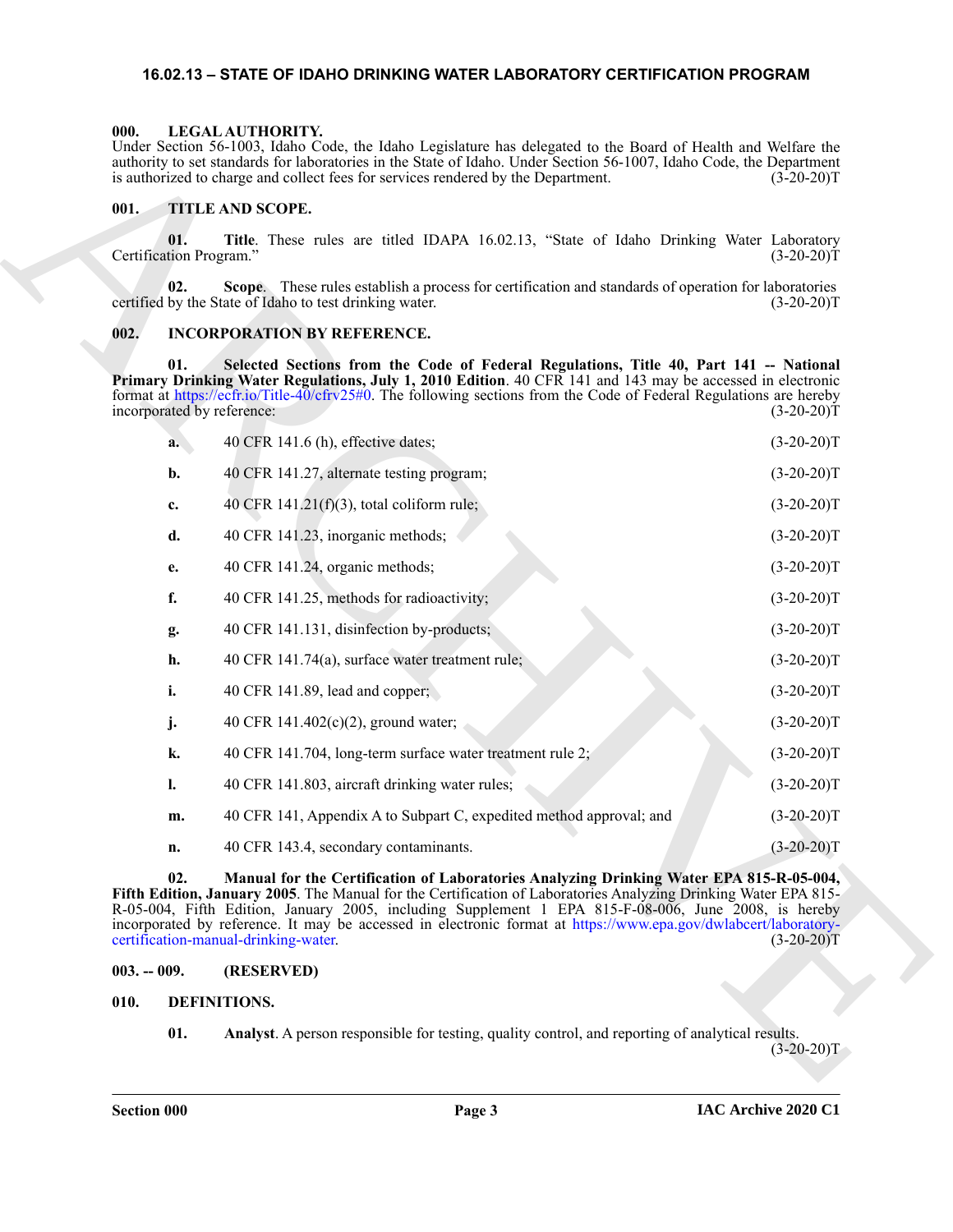#### *IDAHO ADMINISTRATIVE CODE IDAPA 16.02.13 Drinking Water Laboratory Certification Program*

<span id="page-3-2"></span><span id="page-3-1"></span><span id="page-3-0"></span>**02. Board**. The Idaho Board of Health and Welfare. (3-20-20)T

**03. Certification Authority for the State of Idaho (CA)**. The CA has signature authority for all certification decisions as required for primacy in 40 CFR 142.10 (b)(3)(i). The Bureau Chief of the Idaho Bureau of Laboratories is the certification authority for the State of Idaho. (3-20-20)T

**04.** Certification Officer (CO). The CO is the person responsible for on-site evaluations and g technical support and guidance to a certified drinking water laboratory (CDWL). (3-20-20)T providing technical support and guidance to a certified drinking water laboratory (CDWL).

**05. Certified Drinking Water Laboratory (CDWL)**. A facility that examines drinking water for the purpose of identifying or measuring microbiological, chemical, radiological, or physical parameters, and is certified by the State of Idaho. (3-20-20)T

<span id="page-3-5"></span><span id="page-3-4"></span><span id="page-3-3"></span>**06. Department**. The Idaho Department of Health and Welfare. (3-20-20)T

**07.** Department of Environmental Quality (DEQ). The state agency that has primacy and is responsible for administrating and enforcing regulations related to environmental quality. (3-20-20)T primarily responsible for administrating and enforcing regulations related to environmental quality.

<span id="page-3-8"></span><span id="page-3-7"></span><span id="page-3-6"></span>**08. Director**. The Director of the Idaho Department of Health and Welfare, or their designee.  $(3-20-20)T$ 

**09. Discipline**. Areas of certification for the testing of drinking water, i.e., microbiology, mistry, inorganic chemistry, and organic chemistry. (3-20-20)<sup>T</sup> radiochemistry, inorganic chemistry, and organic chemistry.

**10. Drinking Water Coordinator (DWC)**. The drinking water coordinator is an Environmental pecialist at a public health district assigned to monitor public water systems. (3-20-20) Health Specialist at a public health district assigned to monitor public water systems.

**11.** Idaho Bureau of Laboratories (IBL). The IBL is a bureau in the Division of Public Health in the partment of Health and Welfare. (3-20-20)T Idaho Department of Health and Welfare.

<span id="page-3-11"></span><span id="page-3-9"></span>**12. LIMS**. Laboratory Information Management System. (3-20-20)T

<span id="page-3-13"></span><span id="page-3-12"></span><span id="page-3-10"></span>**13. Laboratory Supervisor**. A person who directs the day-to-day activities of a CDWL. (3-20-20)T

**14. Maximum Contaminant Level (MCL)**. The maximum permissible level of a contaminant in water that is delivered to any user of a public water system. (3-20-20)T

**15. On-Site Evaluation**. The physical, quality control, and data audit of a laboratory, including all aspects of operation related to the testing of drinking water samples. (3-20-20)T

<span id="page-3-14"></span>**16. Primacy**. The responsibility for ensuring that Safe Drinking Water Act (SDWA) laws are implemented and the authority to enforce a law and related regulations (40 CFR 142.2) applicable to public water systems within the state. (3-20-20)T

<span id="page-3-16"></span><span id="page-3-15"></span>**17. Proficiency Test (or Testing) (PT)**. Sample(s) provided to demonstrate that a laboratory can successfully analyze the sample(s) within the acceptance limits specified in the regulations. The qualitative or quantitative composition of the reference material is unknown to the laboratory at the time of the analysis.

 $(3-20-20)T$ 

**Expansion of Newtrine Priori Boston Control Control Control Control Control Control Control Control Control Control Control Control Control Control Control Control Control Control Control Control Control Control Control 18.** Public Water System (PWS). A system for the provision to the public of water for human consumption through pipes or other constructed conveyances, if such system has at least fifteen (15) service connections, regardless of the number of water sources or configuration of the distribution system, or regularly serves an average of at least twenty-five (25) individuals daily at least sixty (60) days out of the year. (3-20-20)T

<span id="page-3-17"></span>**19.** Quality Assurance (QA). An integrated system of management activities that involves planning, quality control, quality assessment, reporting, and quality improvement to ensure a product or service meets defined standards of quality with a stated level of confidence. (3-20-20)T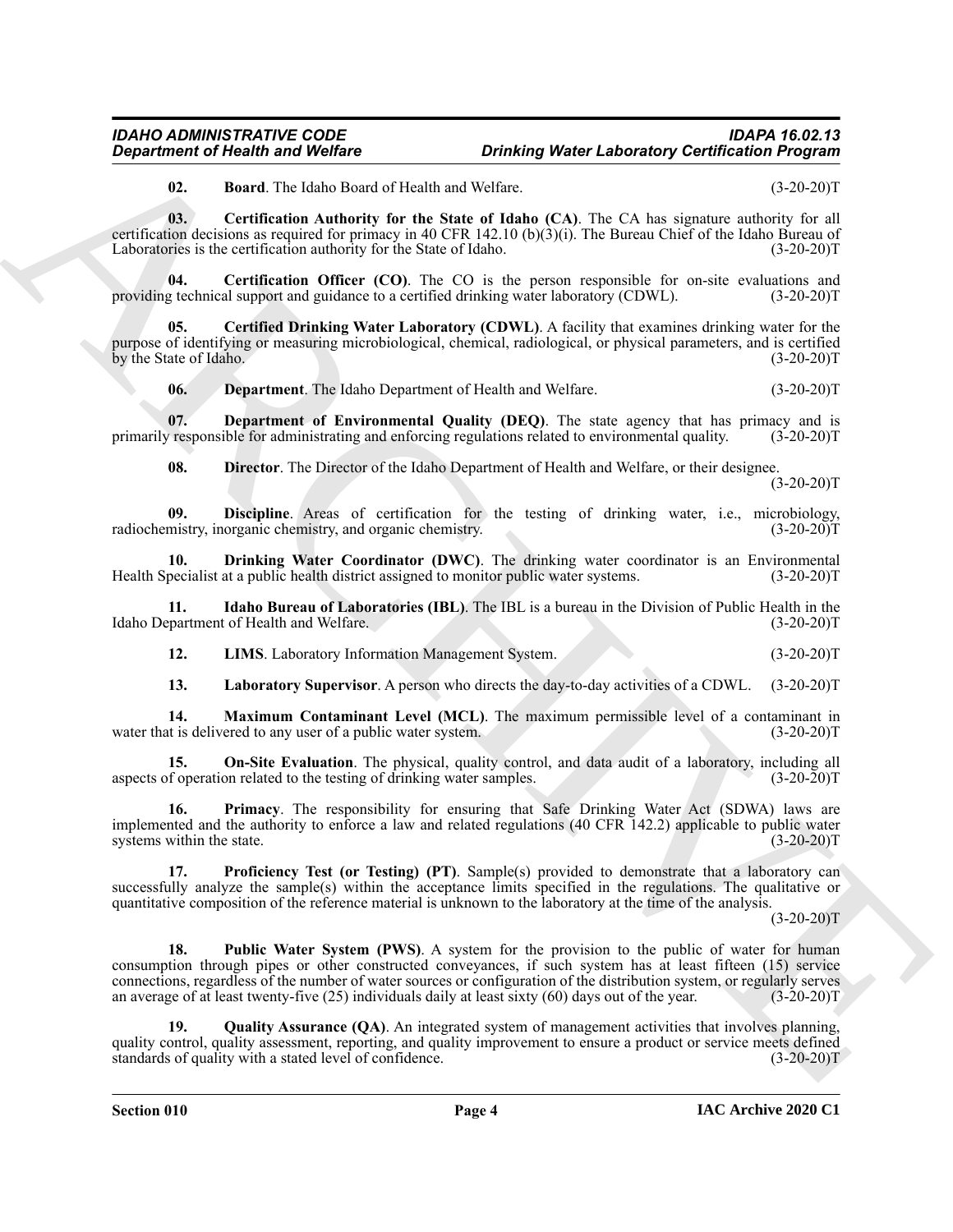<span id="page-4-9"></span>**20. Quality Control (QC)**. The overall system of technical activities whose purpose is to measure and control the quality of a product or service so that it meets the needs of the users. QC also includes operational techniques and activities that are used to fulfill the requirement of quality. (3-20-20) techniques and activities that are used to fulfill the requirement of quality.

<span id="page-4-8"></span>**21. Quality Assurance Plan (QA Plan)**. A comprehensive plan detailing the aspects of quality assurance required to adequately fulfill the needs of a program. This document is required before a laboratory can be certified or reciprocity is granted. (3-20-20)T

**22. Reciprocity**. An extension of certification by the CA to an accredited or certified out-of-state laboratory based upon satisfactory review of documentation that demonstrates compliance with these rules.

 $(3-20-20)T$ 

<span id="page-4-11"></span><span id="page-4-10"></span>**23. Regulatory Agency**. The Idaho Department of Environment Quality (DEQ). (3-20-20)T

<span id="page-4-15"></span><span id="page-4-13"></span><span id="page-4-12"></span>**24. Regulatory Authority (RA)**. The assigned drinking water Analyst III at a regional DEQ office.  $(3-20-20)T$ 

**25. Standard Operating Procedure (SOP)**. A written document that describes the method of an operation, analysis, or action whose techniques and procedures are thoroughly prescribed and that is officially approved as the method for performing a routine or repetitive test. (3-20-20)T

**26. Standard Methods (SM)**. SM refers to a standard method of water testing published in the Standard Methods for the Examination of Water and Wastewater, as incorporated by reference under Section 004 of these rules. (3-20-20)T these rules. (3-20-20)T

<span id="page-4-14"></span>**27. Subcontracting**. The procedure whereby a laboratory certified by the State of Idaho may send samples to another laboratory that is certified or has been granted reciprocity by the State of Idaho for analysis.

 $(3-20-20)$ T

#### <span id="page-4-1"></span><span id="page-4-0"></span>**011. -- 099. (RESERVED)**

#### <span id="page-4-16"></span><span id="page-4-5"></span><span id="page-4-3"></span>**REQUIREMENTS FOR CERTIFICATION OF DRINKING WATER LABORATORIES (Sections 100-199)**

#### <span id="page-4-2"></span>**100. APPLICATION FOR CERTIFICATION.**

*Department of Nearly Webster Driving Webster Laboratory Coeffication Properties***<br>
2001 <b>2001**<br>
2001 **2001 2002 2002 2002 2003 2003 2003 2003 2003 2003 2003 2003 2003 2003 2003 2003 2003 01. Required Information on Application**. An application for first-time certification for microbiology, inorganic chemistry, organic chemistry, or radiochemistry must be submitted to the CA on a form provided by the IBL. The following information must be included: name, location, and contact information of the drinking water laboratory, name of the owner, listing of methods/analytes for which certification is requested, documentation of the education, experience, and training of the laboratory supervisor for each discipline for which certification is being requested. (3-20-20) certification is being requested.

<span id="page-4-6"></span>**02. Time Frame for Renewal of Application for Reciprocity**. Applications for renewal of reciprocity received by the IBL at least thirty (30) days before the current certificate expires. (3-20-20)T must be received by the IBL at least thirty (30) days before the current certificate expires.

<span id="page-4-4"></span>**03. Reapplication for Additional Analytes or to Change Methods**. An in-state laboratory seeking to change methods or to add analytes utilizing the same method for which the laboratory is currently certified must submit a written application requesting the change in certification and include a copy of the SOP with QC requirements specific to the method. (3-20-20) requirements specific to the method.

<span id="page-4-7"></span>**04. Reapplication for Certification**. A laboratory that has been downgraded to provisional or has been decertified for an analyte or method, or both, must provide written documentation to the CO of the corrective actions within the specified period. A laboratory that has been decertified in entirety must re-apply following the same procedure as a laboratory applying for first-time certification. (3-20-20) same procedure as a laboratory applying for first-time certification.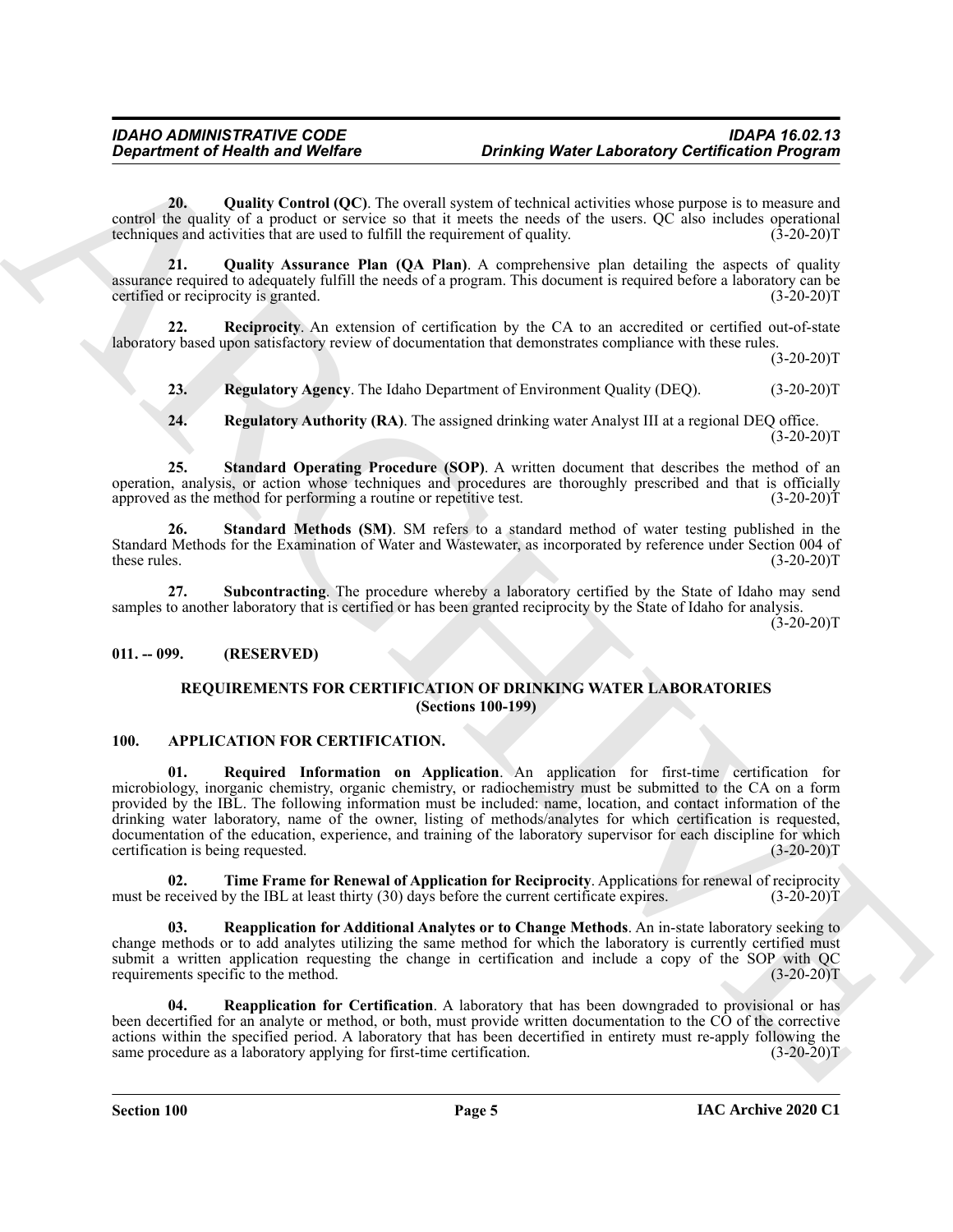<span id="page-5-5"></span>**05. Reciprocity for Out-State-Laboratories**. Each out-of state laboratory seeking reciprocity with Idaho must submit the same information as an in-state drinking water laboratory applying for first-time certification.  $(3-20-20)T$ 

#### <span id="page-5-6"></span><span id="page-5-0"></span>**101. CERTIFICATION FEES.**

<span id="page-5-7"></span>**01. Annual Base Fee**. All CDWLs must pay an annual base fee of fifty dollars (\$50) per discipline and twenty dollars (\$20) per analyte per method for which certification is requested. Certification is valid for one (1) year from the date of issuance. (3-20-20)T

<span id="page-5-8"></span>**02. Non-Refundable Application Fee**. Each new laboratory that is seeking certification or reciprocity must include a non-refundable application fee of two hundred dollars (\$200) per discipline with the application.  $(3-20-20)T$ 

#### <span id="page-5-1"></span>**102. TYPES OF CERTIFICATION.**

<span id="page-5-20"></span><span id="page-5-19"></span><span id="page-5-17"></span><span id="page-5-16"></span>**01. Certified**. A certified laboratory meets the regulatory performance criteria described in these rules.  $(3-20-20)T$ 

**02. Provisionally Certified**. A provisionally certified laboratory has deficiencies, but demonstrates the ability to consistently produce valid data within the acceptance limits in these rules. (3-20-20)T

<span id="page-5-18"></span>**03. Not Certified**. A laboratory with the status of "not certified" can not produce consistently valid data, or is not following method protocol, or both. Such laboratories cannot analyze compliance samples. (3-20-20)T

**Equivariant in the Worlds Contribute Contribute Controller (Contribute Controller Controller Controller Controller Controller Controller Controller Controller Controller Controller Controller Controller Controller Contro 04. Interim Certification**. The CA may grant interim certification to a laboratory if the laboratory has appropriate instrumentation, is using approved methods, has adequately trained personnel to perform the analyses, and has satisfactorily analyzed PT samples for the contaminants involved. The CO will review the laboratory's quality control data before granting this type of certification and will conduct an on-site evaluation as soon as possible. (3-20-20)T

<span id="page-5-21"></span>**05. Reciprocity**. Reciprocity may be granted by the CA to out-of-state laboratories if such laboratories are certified or accredited by an approved regulatory agency and meet the regulatory performance criteria described in these rules. (3-20-20)T

#### <span id="page-5-11"></span><span id="page-5-2"></span>**103. SUBCONTRACTING.**

<span id="page-5-15"></span>**01. List of Subcontractors**. Laboratories who subcontract work must maintain a list of subcontractors and documentation of the subcontracting laboratories' certification or reciprocity with the State of Idaho. (3-20-20)T

<span id="page-5-14"></span>**02. Identification Requirements for Subcontracting Laboratory**. The laboratory performing the subcontracted analysis must be identified by name and EPA identification number on the final report. (3-20-20)T

<span id="page-5-13"></span>**03.** Availability of the Report from the Subcontracting Laboratory. The report from the acting laboratory must be available to the client upon request. (3-20-20)T subcontracting laboratory must be available to the client upon request.

<span id="page-5-12"></span>**04. Availability of all Subcontracting Laboratory Records**. All subcontracting laboratory records must be available to the COs. (3-20-20)T

#### <span id="page-5-3"></span>**104. -- 109. (RESERVED)**

#### <span id="page-5-9"></span><span id="page-5-4"></span>**110. ON-SITE EVALUATION.**

<span id="page-5-10"></span>**01. On-Site Audits and Evaluations**. COs will perform audits of the premises and operations of new laboratories or laboratories requesting continuing certification for the purpose of determining if there is enough security to maintain the integrity of the samples and data. The frequency of the on-site evaluation is at the discretion of the CA or a minimum of every three (3) years. In addition, the CO will evaluate the: (3-20-20)T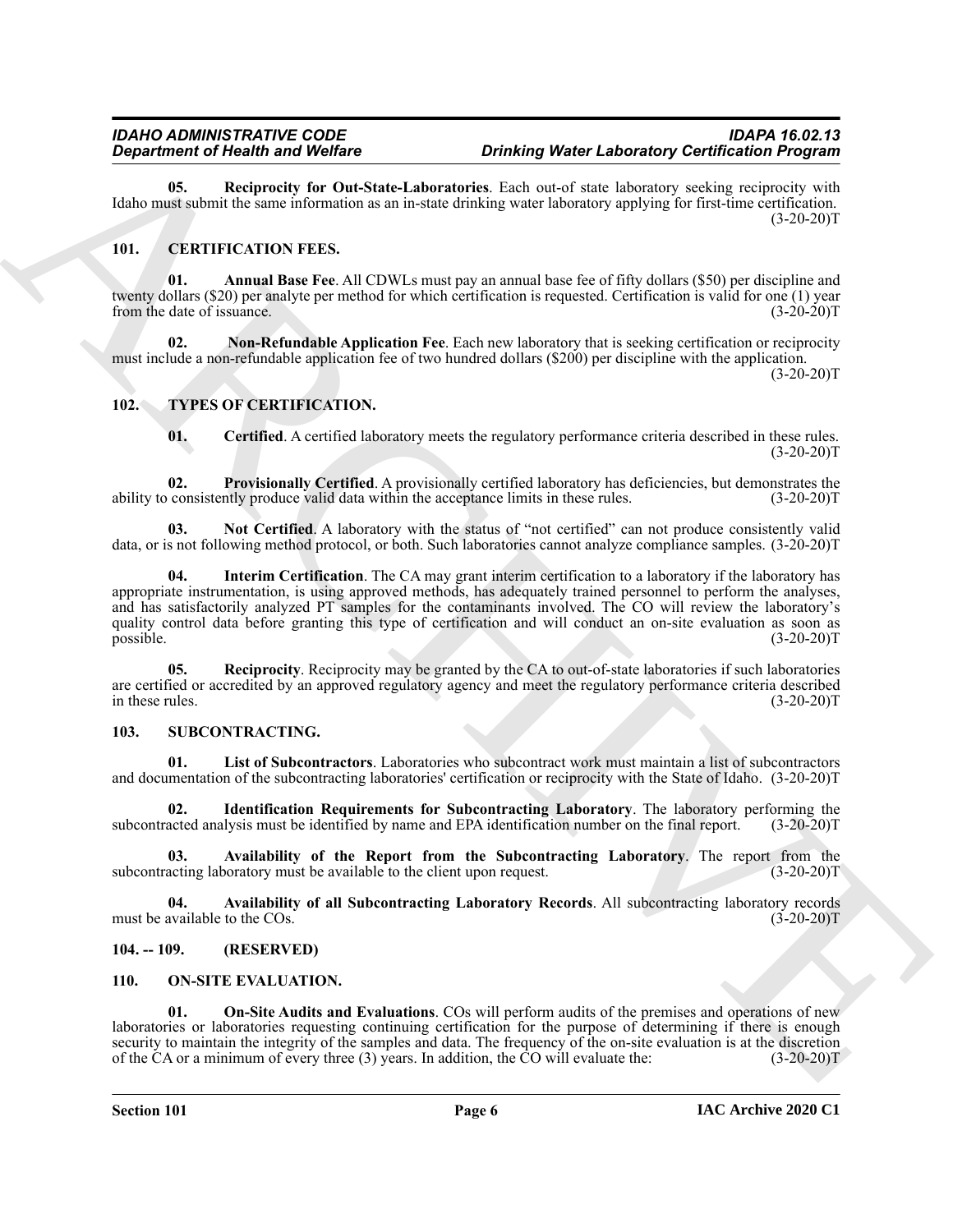| <b>Department of Health and Welfare</b> |                                                                                                              | <b>Drinking Water Laboratory Certification Program</b> |                                                                                                                                                                                                                                                                                                                                                                                                                                                                                                                                                                                                                                                                                                                                              |
|-----------------------------------------|--------------------------------------------------------------------------------------------------------------|--------------------------------------------------------|----------------------------------------------------------------------------------------------------------------------------------------------------------------------------------------------------------------------------------------------------------------------------------------------------------------------------------------------------------------------------------------------------------------------------------------------------------------------------------------------------------------------------------------------------------------------------------------------------------------------------------------------------------------------------------------------------------------------------------------------|
| a.                                      | Physical set up of the laboratory;                                                                           |                                                        | $(3-20-20)T$                                                                                                                                                                                                                                                                                                                                                                                                                                                                                                                                                                                                                                                                                                                                 |
| b.                                      | Quality assurance program;                                                                                   |                                                        | $(3-20-20)T$                                                                                                                                                                                                                                                                                                                                                                                                                                                                                                                                                                                                                                                                                                                                 |
| c.                                      | Personnel qualifications;                                                                                    |                                                        | $(3-20-20)T$                                                                                                                                                                                                                                                                                                                                                                                                                                                                                                                                                                                                                                                                                                                                 |
|                                         | Equipment considerations; and                                                                                |                                                        | $(3-20-20)T$                                                                                                                                                                                                                                                                                                                                                                                                                                                                                                                                                                                                                                                                                                                                 |
| d.                                      |                                                                                                              |                                                        |                                                                                                                                                                                                                                                                                                                                                                                                                                                                                                                                                                                                                                                                                                                                              |
| e.                                      | Adequacy of data handling.                                                                                   |                                                        | $(3-20-20)T$                                                                                                                                                                                                                                                                                                                                                                                                                                                                                                                                                                                                                                                                                                                                 |
| 02.<br>CA.                              |                                                                                                              |                                                        | Written Report of Findings from the On-Site Evaluation. The CO will generate a written report<br>of findings from the on-site evaluation. The report will detail areas requiring a written response and specify the length<br>of time the laboratory has to respond. The length of time for the laboratory to respond will be proportional the number<br>and severity of deviations. If the conditions observed during an on-site evaluation are such that an immediate down<br>grade or decertification is warranted the laboratory will be notified by certified mail within thirty (30) days by the<br>$(3-20-20)T$                                                                                                                       |
| $111. - 119.$                           | (RESERVED)                                                                                                   |                                                        |                                                                                                                                                                                                                                                                                                                                                                                                                                                                                                                                                                                                                                                                                                                                              |
| 120.<br>PERSONNEL QUALIFICATIONS.       |                                                                                                              |                                                        |                                                                                                                                                                                                                                                                                                                                                                                                                                                                                                                                                                                                                                                                                                                                              |
| 01.                                     | <b>General Supervisor Qualifications.</b>                                                                    |                                                        | $(3-20-20)T$                                                                                                                                                                                                                                                                                                                                                                                                                                                                                                                                                                                                                                                                                                                                 |
| consecutive weeks.                      |                                                                                                              |                                                        | A supervisor must be on-site frequently enough to satisfactorily perform the required duties<br>outlined below. The CO must be notified if the supervisor is unable to be on-site for a period greater than three (3)<br>$(3-20-20)T$                                                                                                                                                                                                                                                                                                                                                                                                                                                                                                        |
| b.                                      | criteria and regulatory requirements.                                                                        |                                                        | Supervisors are responsible for ensuring that all laboratory personnel have demonstrated<br>proficiency for assigned functions and that all data reported by the laboratory meet the required quality assurance<br>$(3-20-20)T$                                                                                                                                                                                                                                                                                                                                                                                                                                                                                                              |
| c.<br>remain uninterrupted.             |                                                                                                              |                                                        | If a formal complaint is received from the regulatory agency, then the CO will notify the<br>responsible laboratory supervisor and request a report describing the incident, the probable cause, and the corrective<br>action to be taken to ensure the situation is resolved. The incident report must be received by the CA within thirty<br>(30) days of the laboratory being notified of the problem. The CO in conjunction with the CA will evaluate the<br>response and if found to be acceptable, no further action will be required of the laboratory. If the response is<br>incomplete, the CO will provide in writing the additional steps that must be completed for certification status to<br>$(3-20-20)T$                      |
| d.                                      | drinking water laboratories unless specifically approved by the CA.                                          |                                                        | No drinking water supervisor will be responsible for the supervision of more than two (2) certified<br>$(3-20-20)T$                                                                                                                                                                                                                                                                                                                                                                                                                                                                                                                                                                                                                          |
| e.                                      | and include any telephone or electronic consultation. Each entry must be dated and signed by the consultant. |                                                        | If a microbiology supervisor is not available, a consultant having the same qualifications may be<br>utilized. The laboratory must submit the academic qualifications and work experience of the potential consultant to<br>the CA. In addition, the laboratory must define and submit a list of the specific functions the consultant will be<br>performing along with a schedule of routine visits. If the information is found to be acceptable, the CA will notify the<br>laboratory director or owner in writing. A record of all consultant visits and communications must be maintained and<br>be available for review during the on-site evaluation. The record must include a brief description of on-site findings<br>$(3-20-20)T$ |
|                                         |                                                                                                              |                                                        |                                                                                                                                                                                                                                                                                                                                                                                                                                                                                                                                                                                                                                                                                                                                              |
| 02.                                     | <b>Supervisor Qualifications by Discipline.</b>                                                              |                                                        | $(3-20-20)T$                                                                                                                                                                                                                                                                                                                                                                                                                                                                                                                                                                                                                                                                                                                                 |

#### <span id="page-6-2"></span><span id="page-6-0"></span>**111. -- 119. (RESERVED)**

#### <span id="page-6-1"></span>**120. PERSONNEL QUALIFICATIONS.**

#### <span id="page-6-4"></span><span id="page-6-3"></span>**01. General Supervisor Qualifications**. (3-20-20)T

#### <span id="page-6-5"></span>**02. Supervisor Qualifications by Discipline**. (3-20-20)T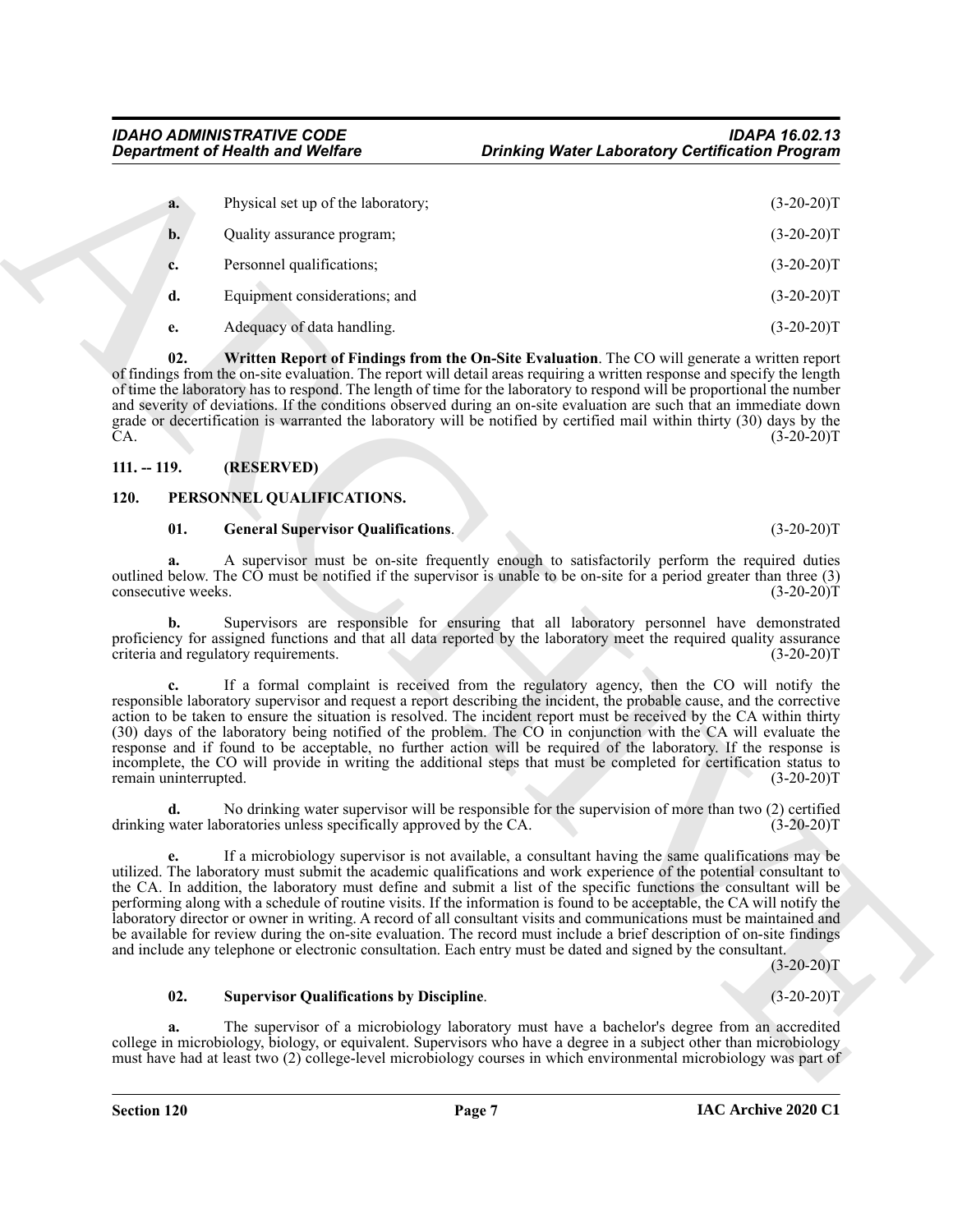the curriculum. In addition, the supervisor must have a minimum of two (2) weeks training at a federal agency, state agency, or academic institution in the microbiological analysis of drinking water or eighty (80) hours of on-the-jobtraining in water microbiology at a certified laboratory, or other comparable training acceptable to the CA.

 $(3-20-20)T$ 

**b.** The supervisor of a chemistry laboratory must have at least a bachelor's degree from an accredited college with a major in chemistry or equivalent and at least one (1) year of experience in the analysis of drinking water. In addition, the supervisor must have a working knowledge of quality assurance principles. (3-20-20)T

**c.** The supervisor of a radiochemistry laboratory must have at least a bachelor's degree from an accredited college with a major in chemistry, or equivalent, and should have at least one (1) year of experience in the measurement of radioactive analytes in drinking water. In addition, the supervisor must have a working knowledge of QA and QC principles as applied to all radiochemical practices and procedures conducted in the laboratory.

 $(3-20-20)$ T

#### <span id="page-7-2"></span>**03. Analyst or Equivalent Job Title**. (3-20-20)T

**a.** An analyst performing microbiological testing must have a minimum of a high school education or equivalent, at least three (3) months of bench experience in environmental microbiological testing, and thirty (30) days on-the-job training in drinking water microbiology under the direction of an experienced analyst. If an analyst has a bachelor's degree in microbiology, or related field, the three (3) month bench training may be shortened to thirty (30) hours at the discretion of the laboratory supervisor. Before analyzing compliance samples, the analyst must<br>demonstrate competency by successfully completing a PT. (3-20-20) demonstrate competency by successfully completing a PT.

Graduate of Health and Weller<br>
the vertical and Weller endows the structure and the structure of the Chinese Control and School and School and School and School and School and School and School and School and School and S **b.** Analysts in each of the chemical disciplines should have at least a bachelor's degree with a major in chemistry, or equivalent, and at least one (1) year of experience in the analysis of drinking water for the discipline in which they are working. If the analyst is responsible for the operation of analytical instrumentation, they must have completed specialized training offered by the manufacturer or another qualified training facility or have successfully served an apprenticeship under an experienced analyst. The duration of this apprenticeship should be proportional to the sophistication of the instrument. Data produced by analysts and instrument operators while in the process of obtaining the required training or experience are acceptable only when reviewed and validated by a fully qualified analyst or the laboratory supervisor. Documentation of training must be maintained for each analyst and available for evaluation by the CO.  $(3-20-20)T$ 

<span id="page-7-3"></span>**04. Chemistry Technician**. Technicians in each of the chemical disciplines must have at least a high school diploma or equivalent, have completed a method-training program under an experience analyst, and have six (6) months bench experience in the analysis of drinking water. The method-training record for each analyst should be recorded in a training file and available for evaluation by the CO. (3-20-20)T

#### <span id="page-7-0"></span>**121. -- 129. (RESERVED)**

#### <span id="page-7-7"></span><span id="page-7-4"></span><span id="page-7-1"></span>**130. REPORTING, NOTIFICATION, AND DISTRIBUTION OF LABORATORY RESULTS.**

**01. Submission of Test Results in Approved Format**. The drinking water supervisor in each of the disciplines of certification is responsible for submission of all test results performed on samples submitted by PWSs, including subcontracted samples, in a format approved by the DEQ Drinking Water Program. Reports must be submitted to the appropriate regulatory authority or drinking water coordinator in a timely manner not to exceed ten (10) business days after the completion of testing or upon receipt of results from subcontract laboratories. (3-20-20)T

<span id="page-7-5"></span>**02. Notification of High Contaminant Levels**. The chemistry supervisor or designee must notify the appropriate regulatory agency or drinking water coordinator by phone as soon as feasible of any nitrate and nitrite level exceeding the current MCL including subcontracted samples. Notification must also be made when any other regulated chemical or radiological contaminant exceeds four (4) times the MCL. (3-20-20)T

<span id="page-7-6"></span>**03. Notification of Positive Microbiological Results**. The microbiological supervisor or designee is responsible for an immediate telephone notification to the appropriate regulatory agency in the case of a positive result for a microbiological test. If the RA or DWC is not available, the results must be given to the person designated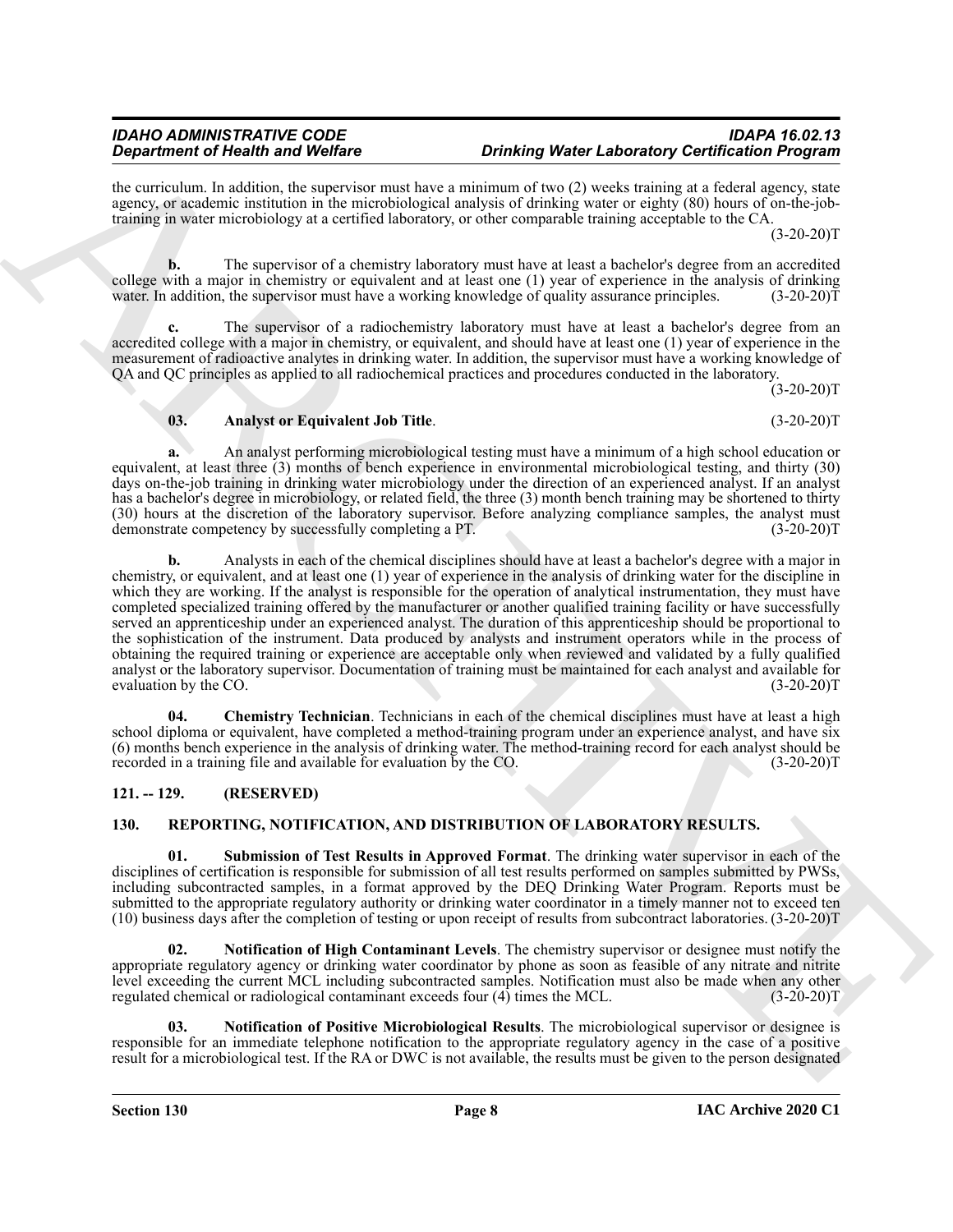#### <span id="page-8-0"></span>**131. -- 139. (RESERVED)**

#### <span id="page-8-7"></span><span id="page-8-6"></span><span id="page-8-2"></span><span id="page-8-1"></span>**140. LABORATORY QUALITY ASSURANCE.**

|                                    | <b>Department of Health and Welfare</b>                         | <b>Drinking Water Laboratory Certification Program</b>                                                                                                                                                                                                                                                                                                                                                                                                                                                                                                      |              |
|------------------------------------|-----------------------------------------------------------------|-------------------------------------------------------------------------------------------------------------------------------------------------------------------------------------------------------------------------------------------------------------------------------------------------------------------------------------------------------------------------------------------------------------------------------------------------------------------------------------------------------------------------------------------------------------|--------------|
|                                    | by the RA or DWC to take the information.                       |                                                                                                                                                                                                                                                                                                                                                                                                                                                                                                                                                             | $(3-20-20)T$ |
| $131. - 139.$                      | (RESERVED)                                                      |                                                                                                                                                                                                                                                                                                                                                                                                                                                                                                                                                             |              |
| 140.                               | LABORATORY QUALITY ASSURANCE.                                   |                                                                                                                                                                                                                                                                                                                                                                                                                                                                                                                                                             |              |
| 01.<br>of the application process. |                                                                 | The QA Plan. Each laboratory certified or having reciprocity with the State of Idaho must have<br>and adhere to a QA plan. Laboratories seeking certification will be required to submit such a plan for review as part                                                                                                                                                                                                                                                                                                                                     | $(3-20-20)T$ |
| 02.                                | Analyzing Drinking Water lists the items that must be included: | Required Items for the QA Plan. The EPA Manual for the Certification of Laboratories                                                                                                                                                                                                                                                                                                                                                                                                                                                                        | $(3-20-20)T$ |
| a.                                 | Laboratory organization and responsibility;                     |                                                                                                                                                                                                                                                                                                                                                                                                                                                                                                                                                             | $(3-20-20)T$ |
| $\mathbf{b}$ .                     | SOPs with dates of last revision;                               |                                                                                                                                                                                                                                                                                                                                                                                                                                                                                                                                                             | $(3-20-20)T$ |
| c.                                 | Laboratory sample receipt and handling procedure;               |                                                                                                                                                                                                                                                                                                                                                                                                                                                                                                                                                             | $(3-20-20)T$ |
| d.                                 | Instrument calibration procedures;                              |                                                                                                                                                                                                                                                                                                                                                                                                                                                                                                                                                             | $(3-20-20)T$ |
| е.                                 | Analytical procedures;                                          |                                                                                                                                                                                                                                                                                                                                                                                                                                                                                                                                                             | $(3-20-20)T$ |
| f.                                 | Data reduction, validation, reporting and verification;         |                                                                                                                                                                                                                                                                                                                                                                                                                                                                                                                                                             | $(3-20-20)T$ |
| g.                                 | Type of quality control (QC) checks and frequency of use;       |                                                                                                                                                                                                                                                                                                                                                                                                                                                                                                                                                             | $(3-20-20)T$ |
| h.<br>comparisons;                 |                                                                 | List of schedules of internal and external system and data quality audits and inter laboratory                                                                                                                                                                                                                                                                                                                                                                                                                                                              | $(3-20-20)T$ |
| i.                                 | Preventive maintenance procedures and schedules;                |                                                                                                                                                                                                                                                                                                                                                                                                                                                                                                                                                             | $(3-20-20)T$ |
| j.                                 | Corrective action contingencies; and                            |                                                                                                                                                                                                                                                                                                                                                                                                                                                                                                                                                             | $(3-20-20)T$ |
| k.                                 | Record-keeping procedures.                                      |                                                                                                                                                                                                                                                                                                                                                                                                                                                                                                                                                             | $(3-20-20)T$ |
| 03.                                | submitter requires an evidence chain-of-custody.                | Chain-of-Custody Procedures. Each laboratory must have a procedure in place in the event the                                                                                                                                                                                                                                                                                                                                                                                                                                                                | $(3-20-20)T$ |
| 04.                                | Maintenance of Records. Each laboratory must:                   |                                                                                                                                                                                                                                                                                                                                                                                                                                                                                                                                                             | $(3-20-20)T$ |
| a.                                 |                                                                 | Maintain a record keeping system that allows the history of the sample and associated data to be<br>readily understood through documentation. This would include access to LIMS, both present and prior systems, all<br>electronic data including backup, QC documents and all associated calculations, maintenance records including<br>replacement history of instruments, submission forms, submission forms to subcontracting laboratories, final reports<br>from subcontracting laboratories, and final reports generated by the certified laboratory. | $(3-20-20)T$ |
| b.                                 |                                                                 | Retain all records for a minimum of five $(5)$ years from generation of the last entry in the records.                                                                                                                                                                                                                                                                                                                                                                                                                                                      | $(3-20-20)T$ |
| c.                                 | Notify public water system clients before disposing of records. |                                                                                                                                                                                                                                                                                                                                                                                                                                                                                                                                                             | $(3-20-20)T$ |
| d.                                 |                                                                 | Be aware of and adhere to specific record retention as required for specific analytes or disciplines.                                                                                                                                                                                                                                                                                                                                                                                                                                                       | $(3-20-20)T$ |
| 05.                                |                                                                 | Proficiency Testing (PT). Proficiency test samples must be successfully analyzed annually per                                                                                                                                                                                                                                                                                                                                                                                                                                                               |              |

#### <span id="page-8-5"></span><span id="page-8-4"></span><span id="page-8-3"></span>**04. Maintenance of Records**. Each laboratory must: (3-20-20)T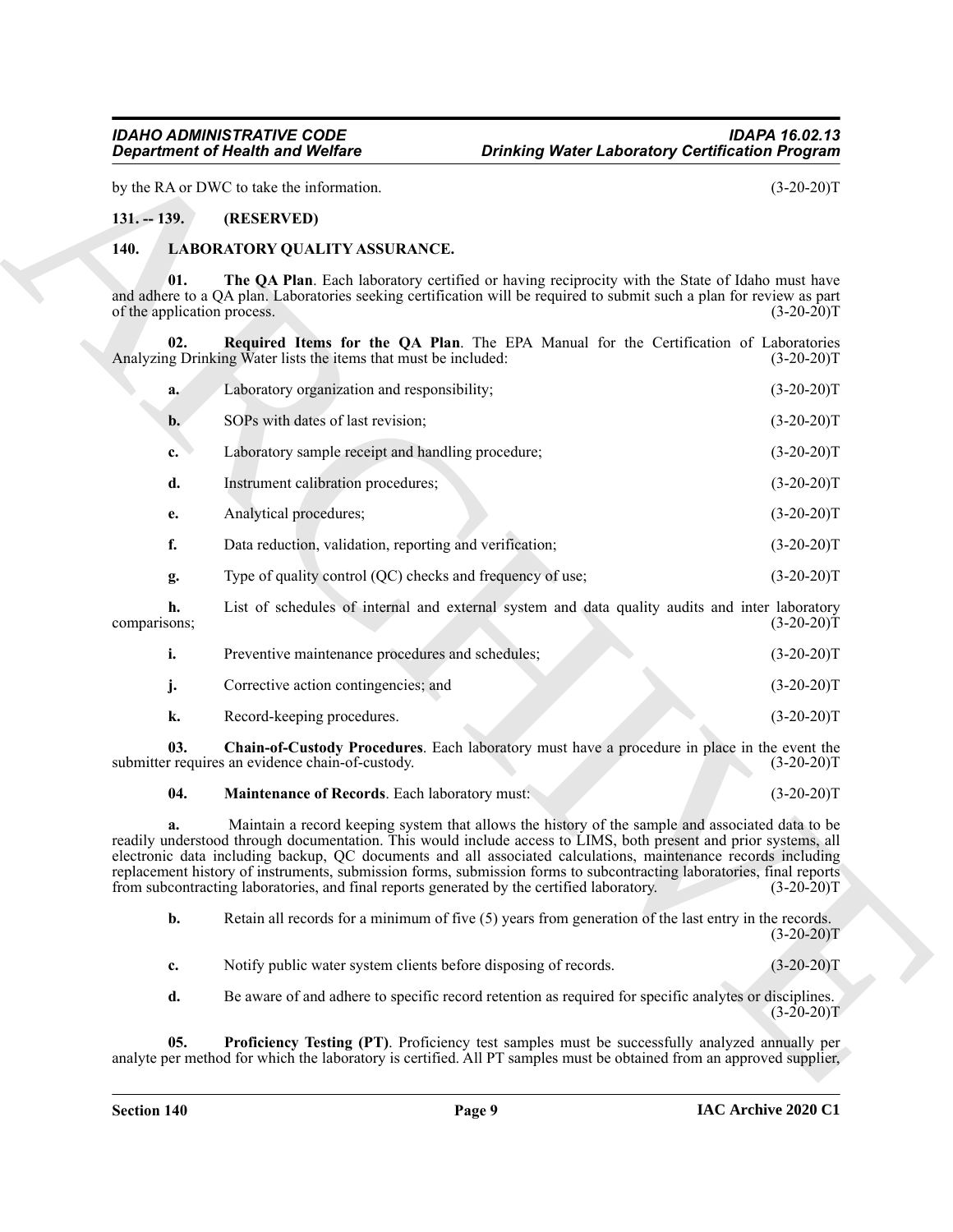and must be analyzed in the same manner as routine samples by the primary analyst assigned to the specific analysis. If testing is rotated among a number of analysts the supervisor will be responsible for determining who completes the PT. Records must include the name of the analyst who completed the testing. The results of the PT must be sent directly from the supplier to the CO. The methods listed on the laboratory's certificate must be the methods used for PT samples.  $(3-20-20)T$ 

#### <span id="page-9-0"></span>**141. -- 149. (RESERVED)**

#### <span id="page-9-9"></span><span id="page-9-6"></span><span id="page-9-1"></span>**150. EVALUATION.**

<span id="page-9-7"></span>**01. Documentation of Corrective Action**. If a CDWL is found to be noncompliant, it will be notified in writing by the CA of the number and seriousness of the deviations. The noncompliant laboratory will be required to submit documentation of correction to the CA or their designee within the time limit specified by the CA.

 $(3-20-20)T$ 

**Experimental New York Control of the Control of the Control of Control of Control of Control of Control of Control of Control of Control of Control of Control of Control of Control of Control of Control of Control of Con 02. Adequacy of Corrective Action**. Upon receipt of documentation of corrective action, the CO in conjunction with the CA will review the response to determine the adequacy of the corrective action taken. The laboratory will be eligible for certification if the response is found to be complete. If the response is incomplete or inadequate, the laboratory will be notified in writing of the additional changes required along with a specified time for completion. (3-20-20)T

<span id="page-9-10"></span>**03. Unacceptable PT Result**. In the event of an unacceptable PT, the laboratory must submit an incident report to the CO that includes a description of the incident and corrective action taken. A second PT must be completed within sixty (60) days of the laboratory being notified of the failure. If the second PT is successfully analyzed no further action will be taken. If a second PT is not analyzed or if the second PT is also unacceptable, the laboratory will be downgraded in accordance with Section 210 of these rules. (3-20-20)T

**04. Continued Certification of Other Tests**. A CDWL that has an unacceptable PT result per analyte per method may remain certified for performance of all tests for which satisfactory performance has been demonstrated through the annual successful PT testing. (3-20-20)T

#### <span id="page-9-3"></span><span id="page-9-2"></span>**151. -- 199. (RESERVED)**

#### <span id="page-9-16"></span><span id="page-9-8"></span>**REQUIREMENTS FOR DRINKING WATER LABORATORIES TO MAINTAIN, DOWNGRADE, OR REVOKE CERTIFICATION (Sections 200-299)**

#### <span id="page-9-11"></span><span id="page-9-4"></span>**200. MAINTENANCE OF CERTIFICATION.**

In order to maintain certification, drinking water laboratories must be able to demonstrate they continue to meet all of the following requirements. (3-20-20) the following requirements.

<span id="page-9-14"></span>**01. Successful Completion of PT Samples**. Each year, each laboratory must successfully complete a PT per analyte per method for which the laboratory is seeking to maintain certification.

<span id="page-9-15"></span>**02.** Use of Specified Methods. Each laboratory must be able to demonstrate it is using the methods in the drinking water regulations.  $(3-20-20)$ specified in the drinking water regulations.

<span id="page-9-12"></span>**03. Maintain Required Standard of Quality**. The CO must be satisfied the laboratory is maintaining the required standard of quality for certification. This is based on the results of the PT testing, on-site evaluations, and any feedback from regulatory agencies. (3-20-20) any feedback from regulatory agencies.

<span id="page-9-13"></span>**04. Notification of Major Changes**. The laboratory must notify the CA in writing within thirty (30) days of major changes that could affect the accuracy and precision of testing. A major change includes the loss of a laboratory supervisor, equipment failure or breakdown, or change in location or ownership. (3-20-20)T

#### <span id="page-9-5"></span>**201. -- 209. (RESERVED)**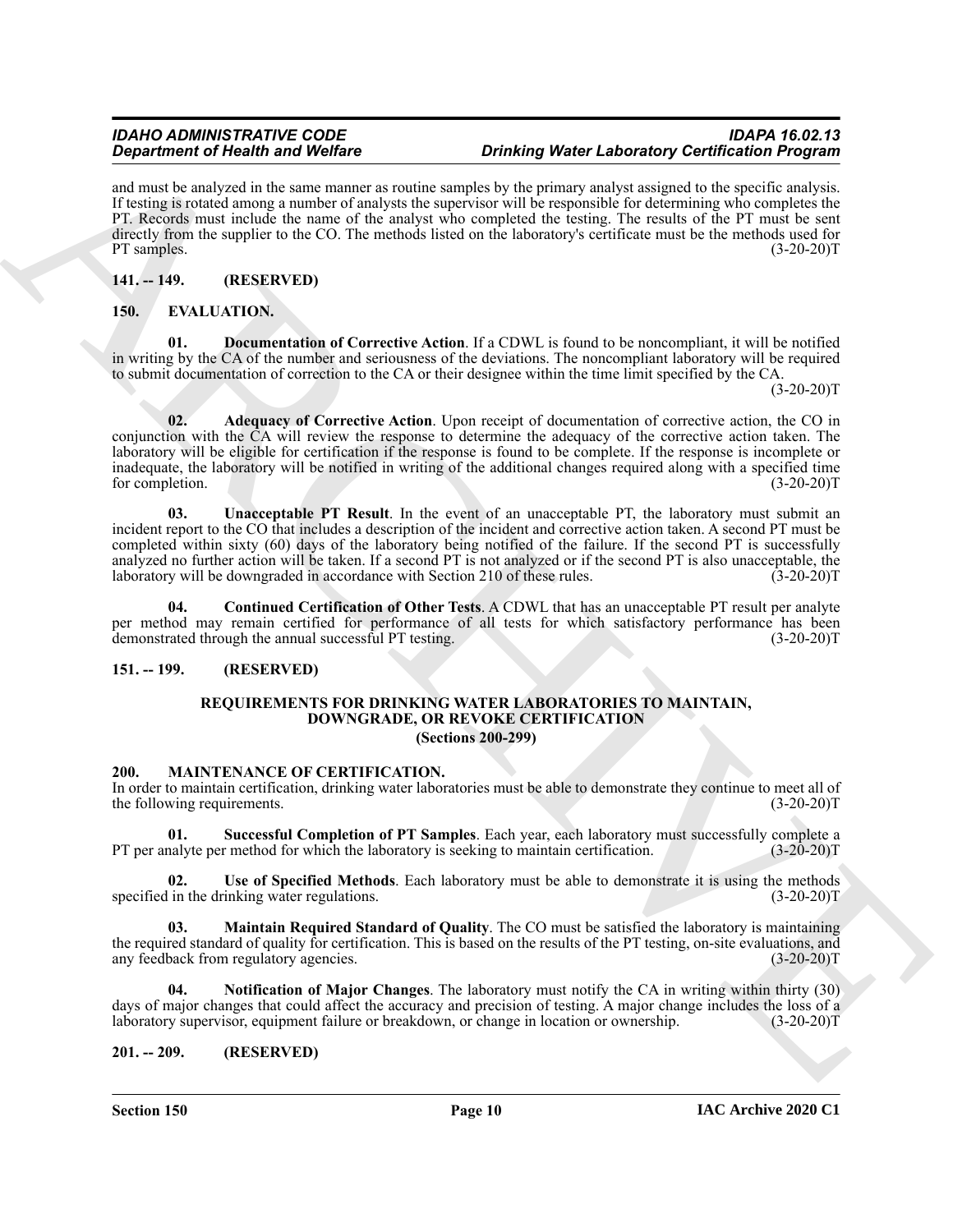#### <span id="page-10-1"></span><span id="page-10-0"></span>**210. CRITERIA AND PROCEDURES FOR DOWNGRADING OR REVOKING CERTIFICATION STATUS.**

<span id="page-10-4"></span>**01. Reasons a Laboratory May be Downgraded to Provisionally Certified Status**. A laboratory may be downgraded to provisionally certified status for an analyte or method for any of the following reasons:

 $(3-20-20)T$ 

**a.** Failure to analyze a PT annually within acceptance limits specified in the regulations as demonstrated by a failure of a second PT; (3-20-20)T

**b.** Failure to submit an incident report after failing a PT or to analyze a second PT; (3-20-20)T

**c.** Failure to notify the CA within thirty (30) days of major changes; (3-20-20)T

**d.** Failure to maintain the required standard of quality based upon observations made by the CO non-site evaluation; or (3-20-20) during an on-site evaluation; or

**e.** Failure to report compliance data to the regulatory agency in a timely manner.  $(3-20-20)T$ 

#### <span id="page-10-3"></span>**02. Procedure for Downgrading to Provisionally Certified Status**. (3-20-20)T

**Experiment of Nearth wave Wolfrey . During Were Lebenstoy Certification Program**<br> **EXPERIMENTS AND INSURENT SURVEY ON MOVEMUSE SURVEY (SURVEY AND MOVEME CHIRED ARCHIVES THE SURVEY ON MOVEME SURVEY CRIMINAL SCHEME SURVE a.** The CA will notify the laboratory director or owner by certified mail of the intent to downgrade the laboratory to provisional certification per analyte per method within thirty (30) days of learning of any of the items listed under Subsection 210.01 of this rule. The laboratory will be given be given thirty (30) days from the date of receipt to develop a written corrective action plan and submit it with all supporting documentation to the CA. This information will be reviewed and evaluated for adequacy. The laboratory will be notified by certified mail if the response is acceptable or if additional corrective action must be taken. The CO will document that the corrective action plan has been implemented during the next on-site evaluation. (3-20-20) action plan has been implemented during the next on-site evaluation.

**b.** If a laboratory fails a second PT, the CA will downgrade the laboratory to provisionally certified that analyte or method and notify the laboratory by certified mail. (3-20-20) status for that analyte or method and notify the laboratory by certified mail.

**c.** A provisionally certified laboratory has three (3) months to correct the problem in a manner that is acceptable to the CA. If the downgrading of certification is based on the results of PT testing, the reason for the error must be identified and corrected. A third PT must be successfully analyzed. A provisionally certified laboratory may continue to analyze samples for compliance purposes, but must notify its clients of the downgraded status of certification and provide that information in writing on all reports. (3-20-20) certification and provide that information in writing on all reports.

**d.** An out-of-state laboratory that has reciprocity with Idaho and is downgraded to provisional status by either the accreditation agency or certification authority of the home state must notify the CA of the change within thirty (30) days of the downgrade. (3-20-20)T

<span id="page-10-2"></span>**03. Criteria for Revoking Certification Status**. (3-20-20)T

**a.** A laboratory must be downgraded from certified, provisionally certified, or interim certified status ertified" for a particular analyte or method for the following reasons: (3-20-20) to "not certified" for a particular analyte or method for the following reasons:

| Reporting PT data from another laboratory as its own; | $(3-20-20)T$ |
|-------------------------------------------------------|--------------|
| Falsification of data or other deceptive practices;   | $(3-20-20)T$ |

iii. Failure to use the analytical methodology specified in the regulations; and (3-20-20)T

iv. For provisionally certified laboratories, failure to correct the identified deficiencies that lead to the ding of certification status. (3-20-20) downgrading of certification status.

**b.** Reciprocity of out-of-state laboratories who do not notify the CA of any changes in the status of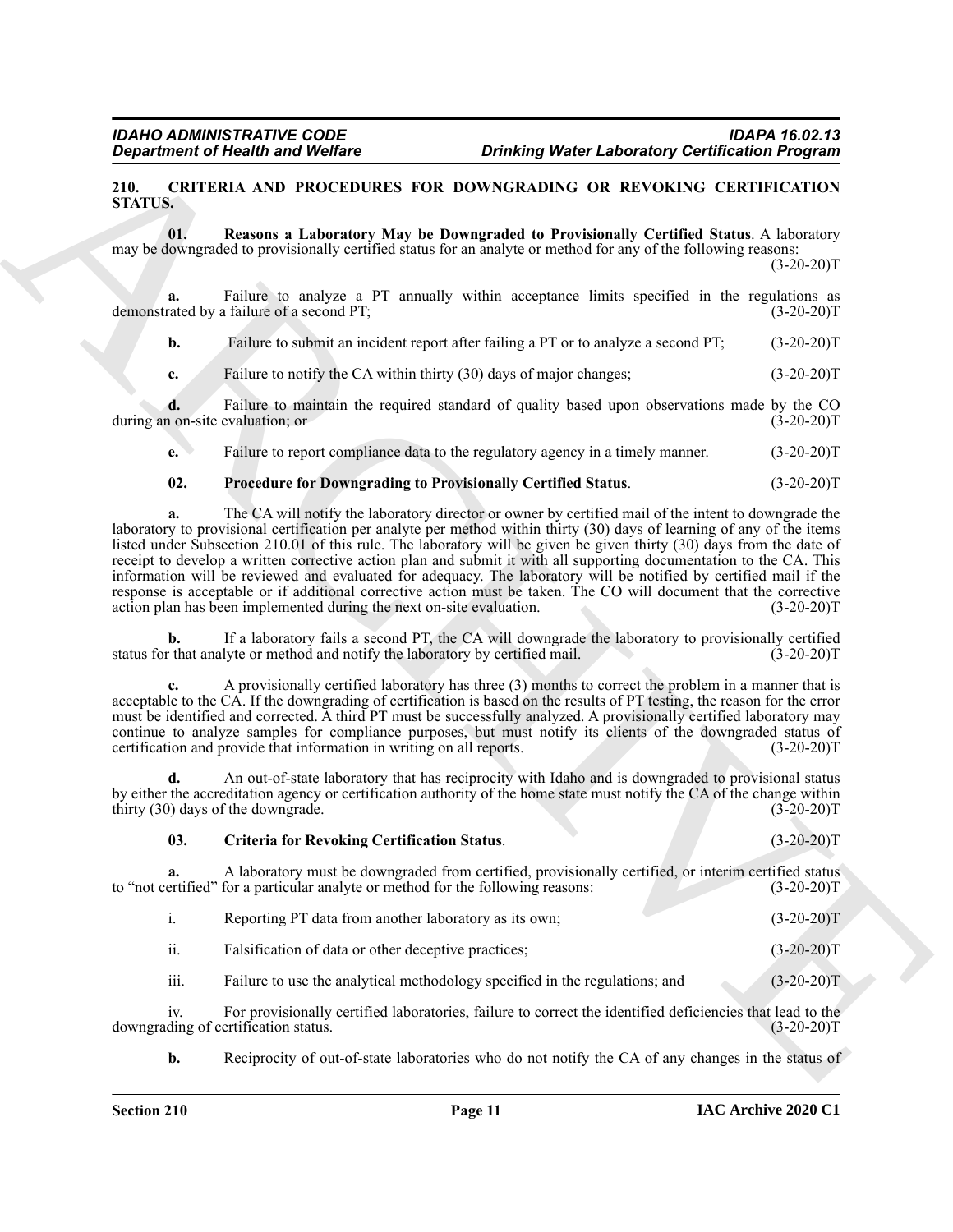#### *IDAHO ADMINISTRATIVE CODE IDAPA 16.02.13 Drinking Water Laboratory Certification Program*

certification or accreditation will automatically be revoked. (3-20-20)T

#### <span id="page-11-1"></span>**04. Procedure for Revocation**. (3-20-20)T

**a.** The CA will notify the laboratory in writing of the intent to revoke certification. The laboratory will have thirty (30) days from the time of the notification to provide a written response. (3-20-20)T

**b.** If the laboratory responds with an acceptable written corrective action plan, including documentation of implementation, the revocation will be suspended. (3-20-20)T

<span id="page-11-2"></span>**c.** If the response is unacceptable, incomplete, or both, certification will be revoked. If the laboratory does not respond, certification will be revoked. The laboratory will be notified in writing of the revocation.

 $(3-20-20)T$ 

**Department of Nearly Wolfer and Wolfer<br>
cytation of New York (2008)**<br>
cytation of the Constitute in the Keysterdam constraints of the limit is precise orificial in the limit of the Constraints<br>
will may the ry (3) the Co **05. Upgrading or Reinstatement of Certification**. A laboratory seeking an upgrade of certification must request this change in writing and provide documentation that the deficiencies that led to the provisional certification have been corrected. In addition, an on-site evaluation and successful completion of an additional PT may be required. A laboratory seeking certification after a revocation must follow the same procedure as a new laboratory seeking initial certification. (3-20-20)T

<span id="page-11-0"></span>**211. -- 999. (RESERVED)**